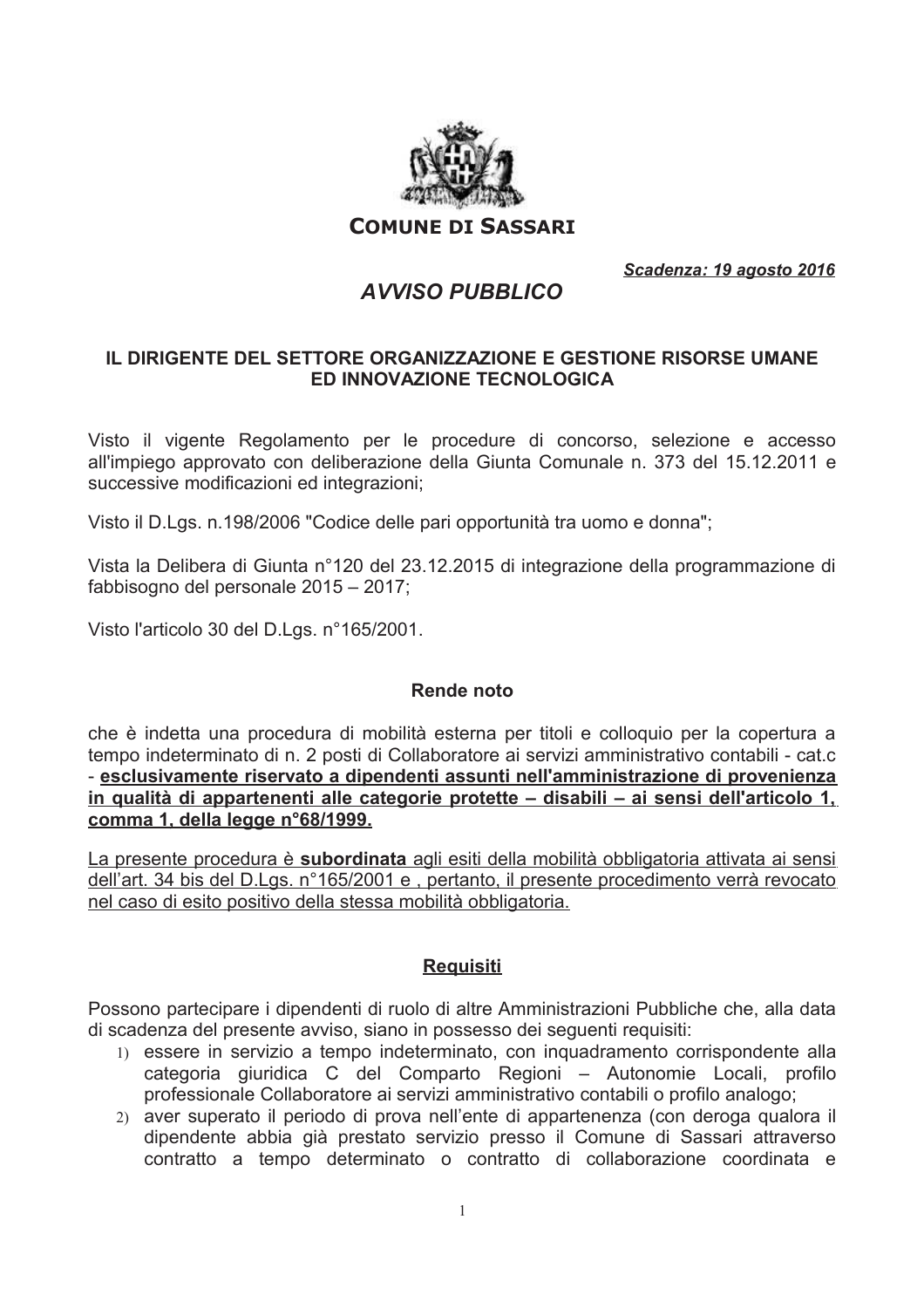continuativa ovvero sia stato utilizzato presso l'Ente attraverso il ricorso al servizio di somministrazione lavoro, con esito positivo, per un lasso di tempo superiore al periodo di prova previsto):

- 3) essere stati assunti dall'Amministrazione di appartenenza in quanto iscritta/o nelle liste delle categorie protette – disabili – ai sensi dell'articolo 1, comma 1, della legge n°68/1999.
- 4) essere in possesso del nulla osta di massima alla mobilità rilasciato dall'Ente di appartenenza (condizione indispensabile per la partecipazione alla selezione con deroga esclusivamente nel caso in cui nessun partecipante abbia presentato il richiesto nulla osta di massima; in tale circostanza, si procederà comunque alla selezione, ammettendo alla stessa anche i candidati a prescindere dal possesso del nulla osta).

## Presentazione delle domande - Termine e modalità

La domanda di partecipazione alla procedura di mobilità, redatta in carta semplice e debitamente firmata, pena l'esclusione (per le istanze pervenute in formato cartaceo), corredata dal nulla osta di massima alla mobilità rilasciato dall'Ente di appartenenza e da dettagliato curriculum professionale, dovrà essere presentata direttamente all'Ufficio Protocollo dell'Ente in Piazza del Comune 1 - Sassari, o spedita a mezzo del servizio postale con raccomandata A/R o a mezzo di posta elettronica certificata all'indirizzo protocollo@pec.comune.sassari.it oppure via fax ai sequenti numeri 079/200.237 -079/279.830, indirizzata al Dirigente del Settore Organizzazione e gestione risorse umane ed Innovazione tecnologica del Comune di Sassari - Via M. Coppino 18 – 07100 Sassari.

#### Il termine per la presentazione delle domande scadrà il 19 agosto 2016.

Verranno prese in considerazione anche le domande - per il medesimo profilo professionale e medesima categoria del posto messo a selezione - pervenute entro i dodici mesi precedenti la data di pubblicazione del presente avviso. Ove necessario, si procederà all'integrazione delle domande non corredate della documentazione richiesta dall'avviso.

Il Comune di Sassari non assume alcuna responsabilità per la dispersione di comunicazioni dipendente da inesatta indicazione del recapito oppure da mancata o tardiva comunicazione del cambiamento di indirizzo indicato nella domanda, né per eventuali disguidi postali o, comunque, imputabili a fatto di terzi, a caso fortuito o forza maggiore.

Nel caso di spedizione a mezzo del servizio postale, sul retro della busta contenente la domanda il candidato deve riportare il proprio nome, cognome, indirizzo e l'indicazione dell'avviso di mobilità per il quale intende presentare la domanda.

## Valutazione titoli e colloquio

Le domande pervenute nei termini e secondo le indicazioni del presente avviso saranno esaminate da specifica Commissione.

Il colloquio si terrà presumibilmente a partire dal giorno 19.09.2016, data che, unitamente all'orario e alla sede, verrà confermata ai candidati ammessi attraverso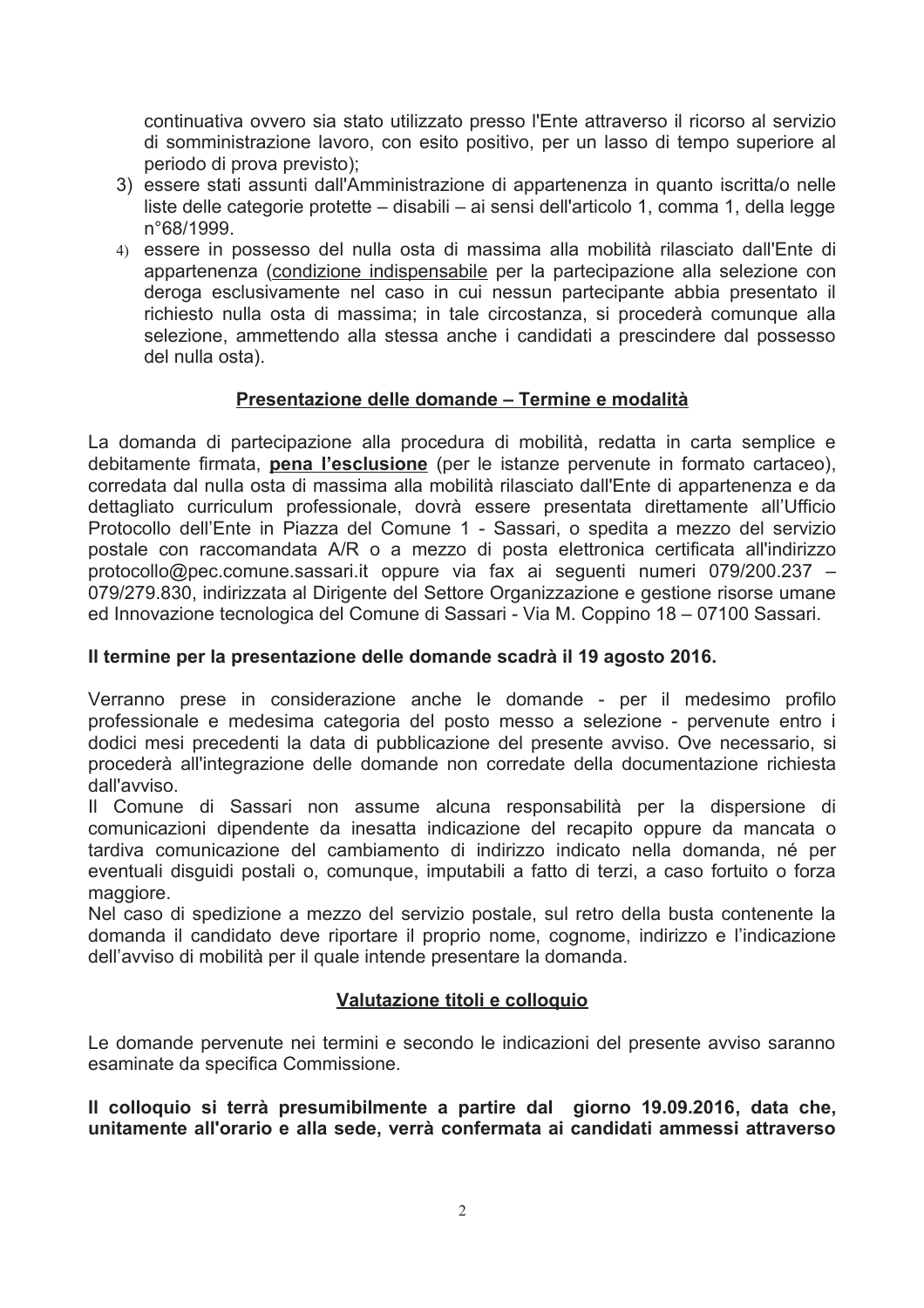#### apposita comunicazione via mail oltre che con avviso sul sito istituzionale dell'Amministrazione.

La Commissione ha a sua disposizione per la valutazione dei candidati un massimo di 40 punti, attribuibili nel seguente modo: fino a 10 punti per i titoli; fino a 30 punti per il colloquio.

Viene utilmente collocato nella graduatoria il candidato che avrà ottenuto nel colloquio un punteggio non inferiore a 15 punti e comunque avrà registrato un punteggio complessivo, dato dalla somma di titoli più colloquio, non inferiore ai 25 punti.

Nella valutazione dei titoli, si terrà conto dei seguenti elementi, debitamente documentati o autocertificati dallo stesso concorrente:

- esperienza acquisita, indicata nel curriculum presentato, con specifico riferimento all'effettivo svolgimento di attività corrispondenti a quelle per le quali è prevista l'utilizzazione nell'ente (gestione delle procedure amministrativo-contabili; gestione delle relazioni con l'utenza esterna; attività di integrazione tra front-office e backoffice). Le attività valutabili possono essere ricomprese, in relazione al profilo professionale da ricoprire, nelle tre seguenti classi: "Servizio prestato nella pubblica amministrazione", "Incarichi conferiti dall'amministrazione di appartenenza" e "Curriculum"; nella valutazione delle ultime due classi, si terrà conto precipuamente delle caratteristiche del curriculum riguardanti le attività sopra segnalate;
- situazione familiare (avvicinamento al proprio nucleo familiare, carico familiare in  $\bullet$ rapporto al numero dei figli, unico genitore nell'ambito del proprio nucleo familiare con figli a carico, nucleo familiare con portatore di handicap, situazione di malattie proprie o dei propri familiari stretti tali da richiedere un avvicinamento al proprio nucleo familiare).

Il punteggio massimo attribuito ai titoli, pari a 10 punti, è ripartito come segue:

- a) per l'esperienza acquisita, un massimo di punti 5, di cui:
	- al) servizio prestato nella pubblica amministrazione in profilo analogo a quello da ricoprire e nell'effettivo svolgimento delle mansioni afferenti al profilo: max 2.5 punti (0,5 punti per ogni anno di servizio prestato nel profilo professionale oggetto della selezione; 0,04 punti per ogni mese di servizio o per frazione superiore ai 15 giorni, ulteriori rispetto all'anno pieno):
	- a2) incarichi conferiti dall'Amministrazione di appartenenza: max 1 punto (0,25 punti per ogni incarico conferito, caratterizzato da contenuti rilevanti rispetto al posto messo a selezione):
	- a3) curriculum: max 1,5 punti (sulla base di criteri preventivamente individuati dalla Commissione, la valutazione del curriculum terrà conto del titolo di studio, dei corsi di perfezionamento ed aggiornamento, delle esperienze professionali attinenti svolte dal candidato presso privati, delle esperienze professionali non attinenti svolte dal candidato presso pubbliche amministrazioni, delle abilitazioni, iscrizioni ad ordini professionali, pubblicazioni attinenti rispetto al posto messo a selezione);
- b) per la situazione familiare un massimo di punti 5, di cui:
	- b1) avvicinamento al proprio nucleo familiare ovvero al luogo di residenza o domicilio: punti 0,25 in caso di distanza (Z) da 40 a 60 km.

punti 0,5 in caso di distanza (Z) da 61 a 100 km.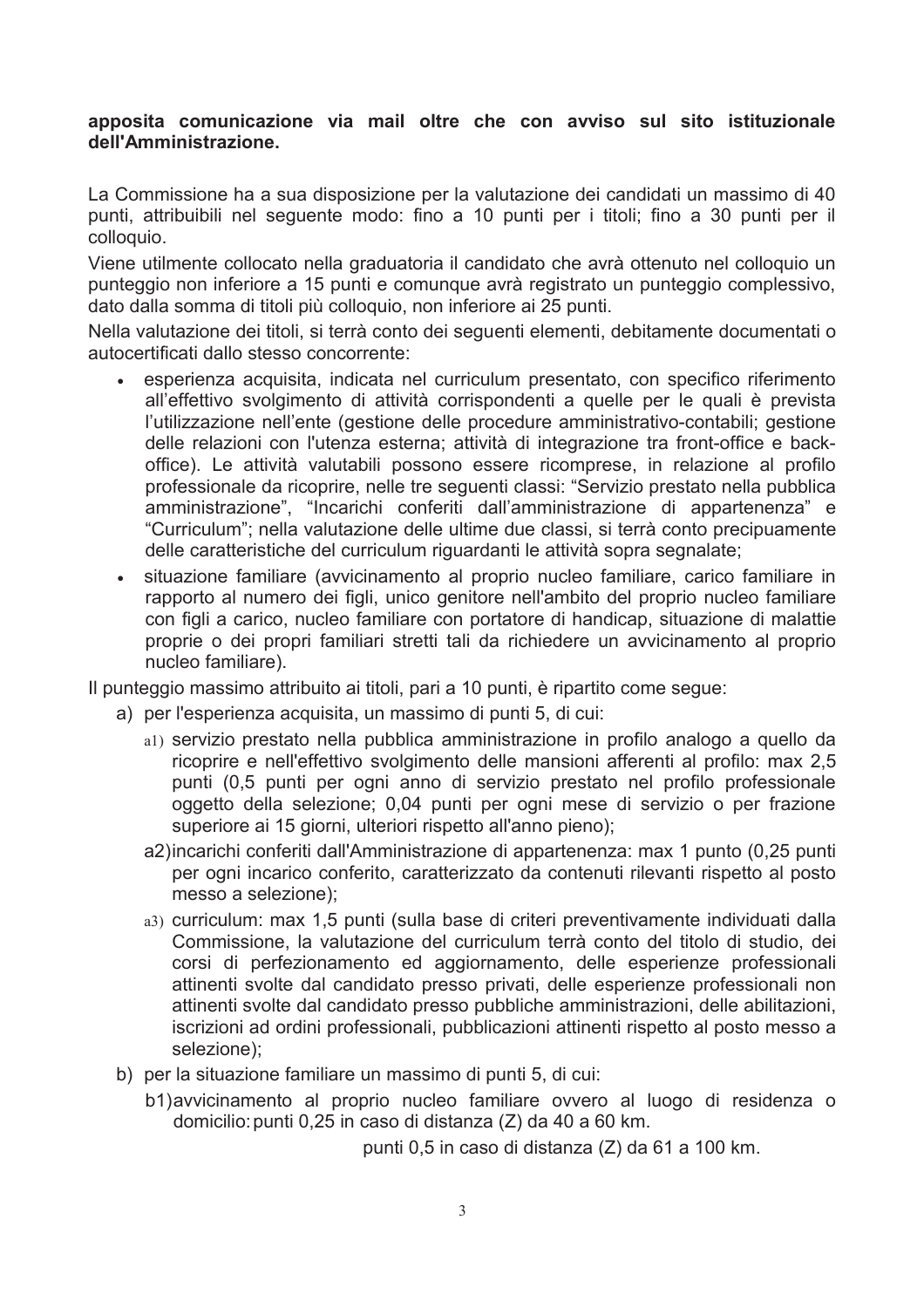punti 0.75 in caso di distanza (Z) oltre i 100 km.

punti 3 se la sede di lavoro è fuori dal territorio regionale

| b2) carico familiare:                                 | punti 0,5 per ogni figlio a carico |
|-------------------------------------------------------|------------------------------------|
| b3) unico genitore con figli a carico:                | punti 1                            |
| b4) malattia propria o di familiare fino al ll°grado: | punti 1                            |
| b5) genitore/i ultrasessantacinquenni conviventi:     | punti 0,25 per ogni genitore       |
| b6) nucleo familiare con portatore di handicap:       | punti 1,25                         |
|                                                       |                                    |

Il punteggio di cui ai punti b2) b3), b4), b5), b6) è attribuito in misura intera solo in presenza della condizione b1) e non può comunque superare un totale di punti 3,5. In caso di assenza della condizione b1) i punteggi attribuibili alle voci da b2) a b6) sono riconosciuti in misura pari alla metà e non possono comunque superare un totale di punti  $1.75.$ 

Nell'ipotesi in cui il richiedente goda dei benefici previsti dalla normativa in materia di tutela dei portatori di handicap in situazione di gravità (Legge 5 febbraio 1992 n. 104, art. 33 e D.Lgs. 26 marzo 2001 n. 151, artt. 33 e 42) e che la sua domanda di mobilità sia motivata ai sensi della predetta normativa, si attribuirà - in luogo della valutazione di cui ai punti b2) b3), b4), b5), b6) - il punteggio di 3,5 punti. I suddetti 3,5 punti verranno attribuiti in misura intera solo in presenza della condizione b1) e verranno sommati ai punti ottenuti a seguito della valutazione della condizione b1) medesima. In caso di assenza della condizione b1) il punteggio attribuibile per tale voce è riconosciuto in misura pari alla metà.

La distanza (Z) è calcolata secondo la sequente formula:  $X - Y = Z$ , dove X sono i chilometri intercorrenti tra il luogo di residenza o domicilio del dipendente o nucleo familiare e l'attuale sede di lavoro, ed Y sono i chilometri intercorrenti tra il luogo di residenza o domicilio del dipendente o nucleo familiare e la sede di lavoro richiesta.

Nella valutazione del colloquio si dovrà tener conto dei sequenti elementi di valutazione:

- $\bullet$ preparazione professionale specifica;
- grado di autonomia nell'esecuzione del lavoro;  $\bullet$
- conoscenza di tecniche di lavoro o di procedure predeterminate necessarie  $\bullet$ all'esecuzione del lavoro;
- capacità di individuare soluzioni innovative rispetto all'attività svolta;  $\bullet$
- capacità relazionali e propensione al lavoro in team;  $\bullet$
- motivazioni di crescita professionale e aspettative di miglioramento rispetto  $\bullet$ all'attuale condizione lavorativa e ai rapporti professionali nell'ambito del posto di lavoro;
- particolari attitudini in relazione al posto o ai posti da ricoprire, con particolare  $\bullet$ riferimento alla gestione delle procedure amministrativo-contabili, alla gestione delle relazioni con l'utenza esterna e all'attività di integrazione tra front-office e backoffice

## Esito della procedura

Conclusa la fase del colloquio, la commissione formulerà la graduatoria di merito, ottenuta sommando il punteggio dei titoli e quello del colloguio, individuando i candidati che sulla base degli elementi di cui ai precedenti articoli risultano i più idonei a ricoprire la posizione oggetto di selezione, e provvederà a trasmettere al settore competente in materia di